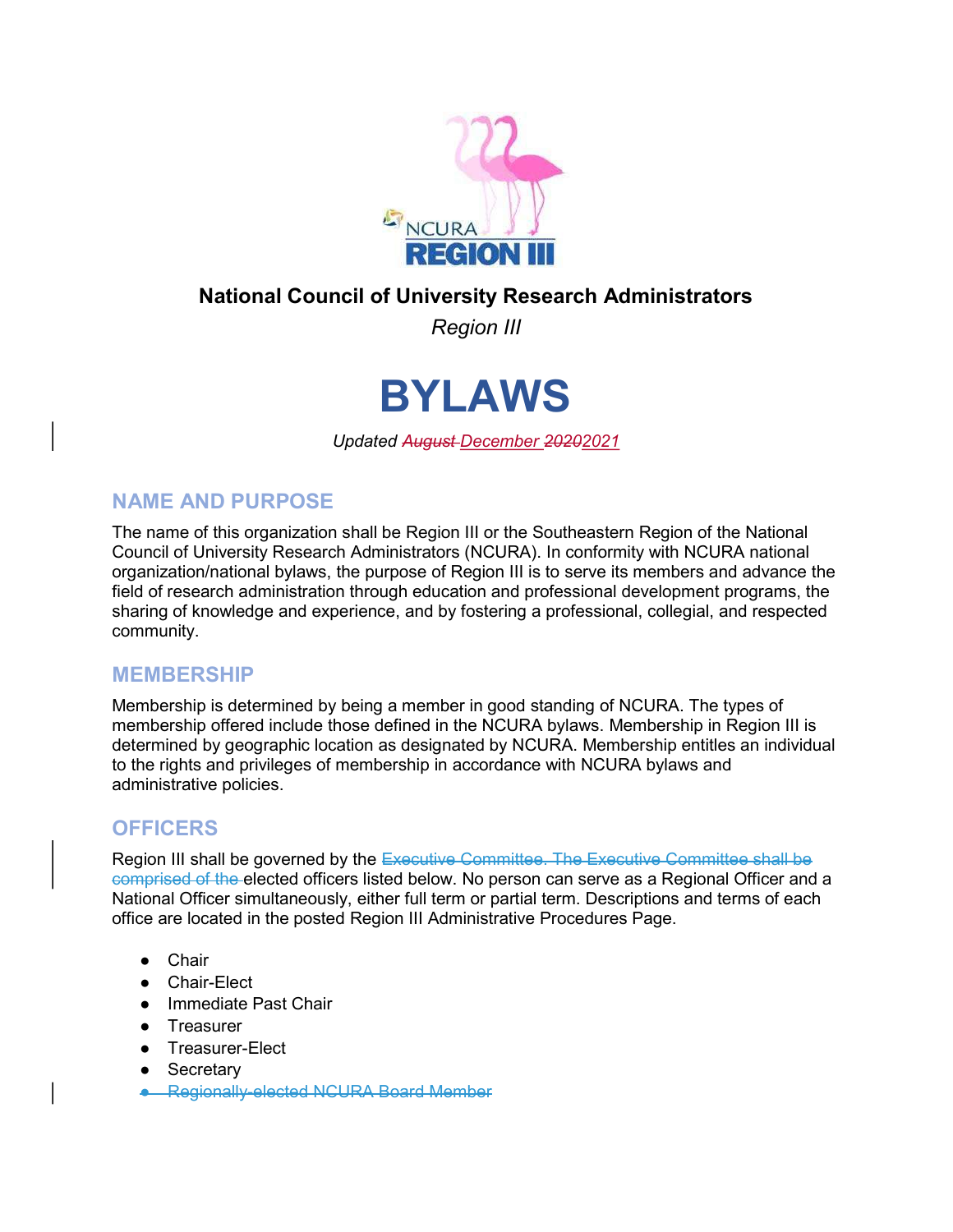## **COMMITTEES**

Executive Committee: The Executive Committee assists the chair in directing the activities of the region. The Executive Committee includes the Officers as well as the following other nonvoting members: Regionally-Eelected National NCURA Board Member, Chair-Appointed Executive Committee Member, and Appointed Treasurer-Advisor.

Other Committees: The Chair, in conjunction with the Executive Committee, may create other committees as appropriate, and appoint members in good standing, on an as-needed basis to assist and/or perform tasks to facilitate regional business and activities. Standing Committees of Region III are defined in the Region III Administrative PoliciesProcedures.

## NOMINATIONS AND ELECTIONS

The process of nominating and electing the offices of Chair-Elect, Treasurer-Elect, Secretary and Regionally-elected Board Member shall be conducted by the Region III Nominating and Elections Committee.

- Nominations: The Nominating and Elections Committee shall solicit nominations from the membership and shall establish a slate of up to three candidates for each office for presentation to the membership, with pertinent biographical information. Candidates must be region members in good standing, appearing on the official membership roster of the region, and must be willing to serve if elected.
- Elections: The Nominating and Elections Committee shall distribute ballots with the slate of candidates through an electronic process available from the NCURA national office. Ballots shall be returned by the membership within 14 days. If a member is not able to vote electronically, they may contact the Chair-Coordinator of the Nominations and Elections Committee to vote.

Balloting tallies will be provided by NCURA and shall be considered validated. The tally shall be certified by the Chairperson-Coordinator of the Nominations and Elections Committee or his

**Hertheir designee to the Regional Chairperson within 7 days of the end of election. The** nominee for each office receiving the highest number of votes shall be declared elected. In the event of a tie, the Region III Executive Committee shall cast the deciding vote. The electronic ballot summary report shall be available to any region member for 30 days after announcement of election results.

- Vacancies in Offices: In the event that the office of Chair-Elect, Treasurer- Elect, Secretary, or Regionally-elected Board Member is vacated and more than 90 days of the unexpired term remain, nominations will be solicited by the Nominating and Elections Committee from the membership and the process for regular elections shall be followed. If less than 90 days remain in the unexpired term, the Regional Chairperson, at her/histheir discretion, shall appoint a replacement or decline to fill the position until the next regularly scheduled election.
- Removal of Officers: Any officer may be removed by a two-thirds vote in a recall